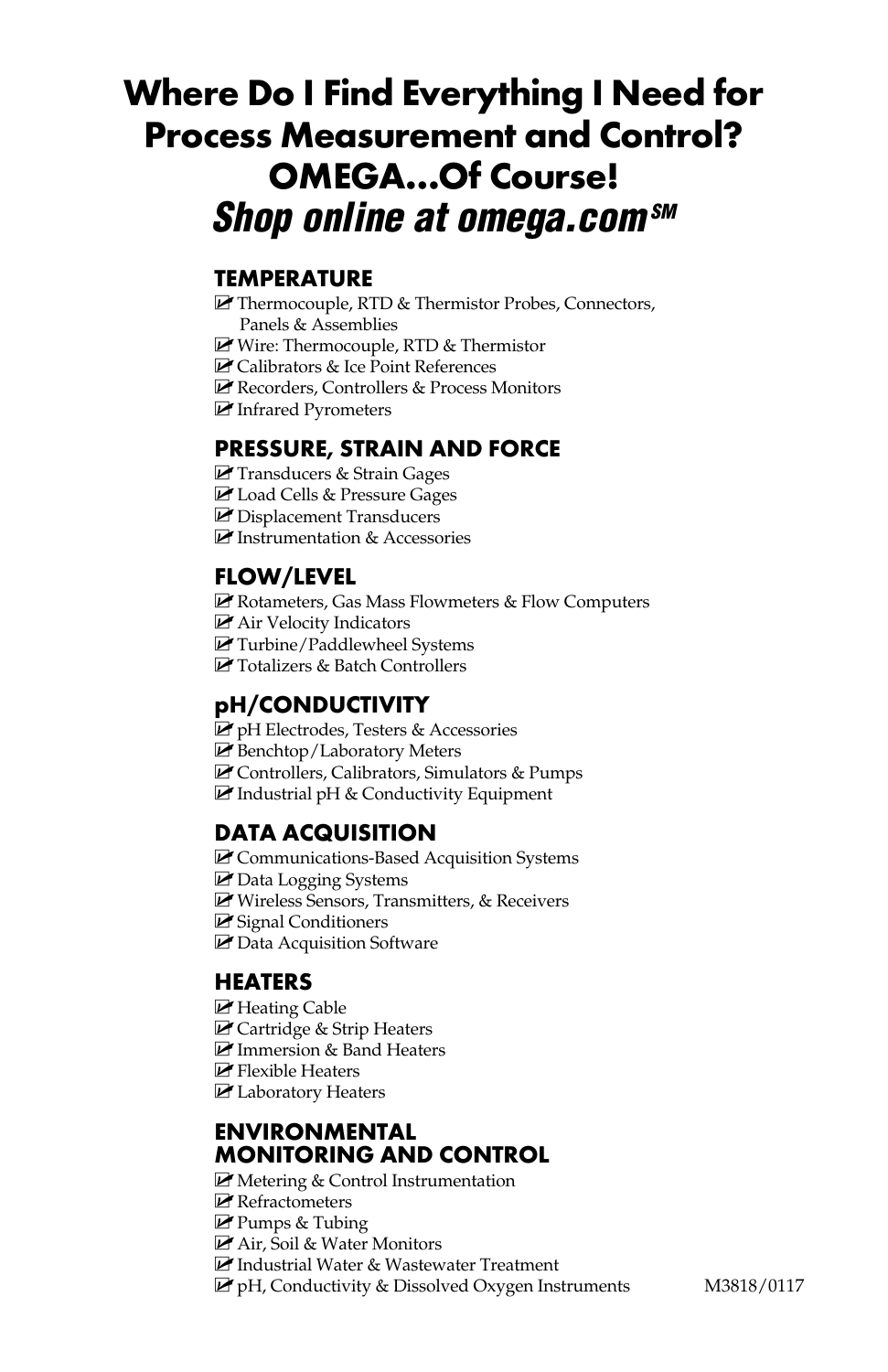

# **User's Guide**

## *Shop online at*  **omega.com**sM

*e-mail: info@omega.com For latest product manuals: www.omegamanual.info*



# **A1000 and A2000 Series Converter Boxes**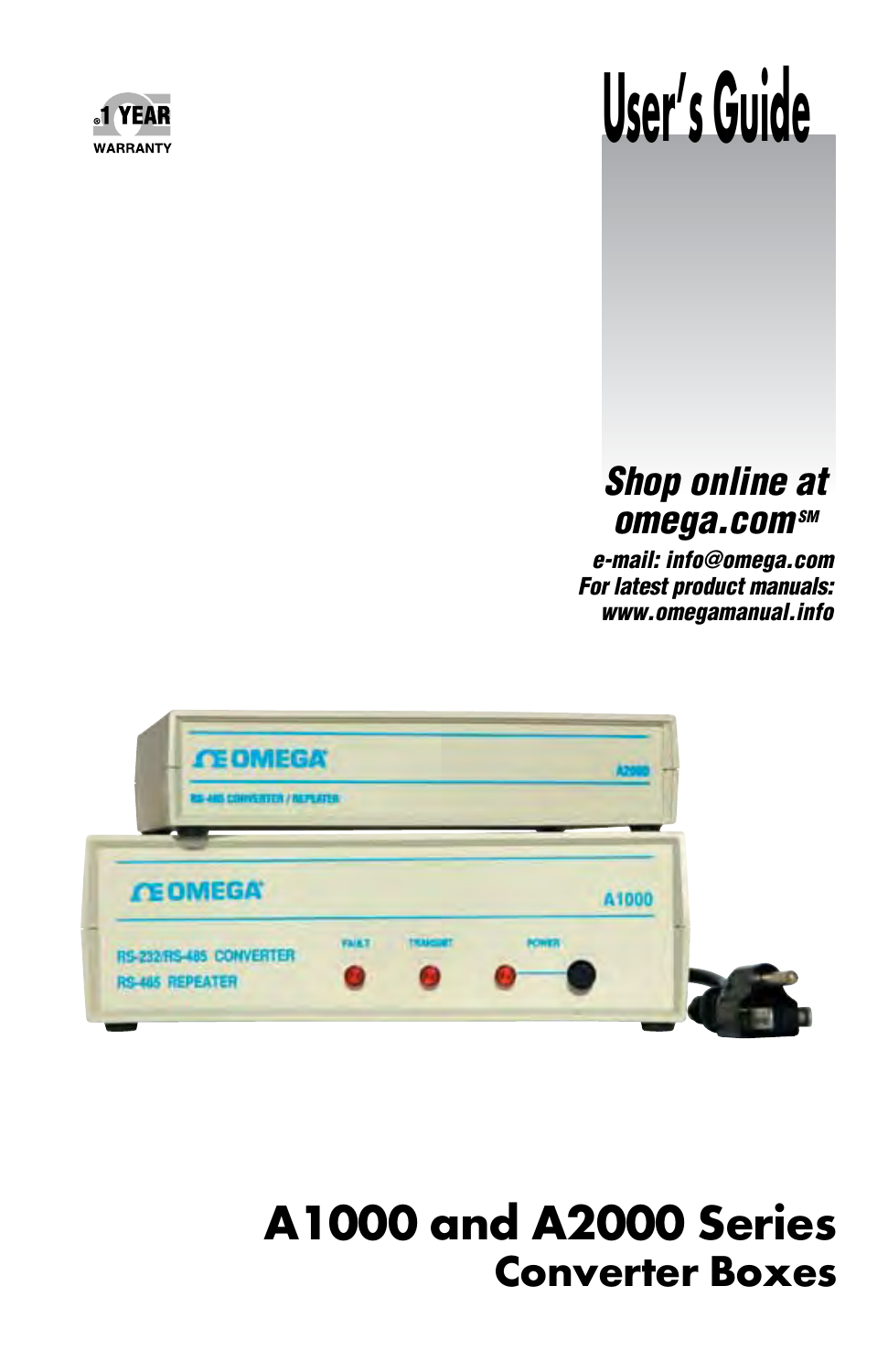

**omega.com info@omega.com**

### **Servicing North America:**

**U.S.A. C** Omega Engineering, Inc.<br>**Headquarters:** Toll-Free: 1-800-826-6342 ( Toll-Free: 1-800-826-6342 (USA & Canada only) Customer Service: 1-800-622-2378 (USA & Canada only) Engineering Service: 1-800-872-9436 (USA & Canada only) Fax: (203) 359-7700 e-mail: info@omega.com

**For Other Locations Visit omega.com/worldwide**